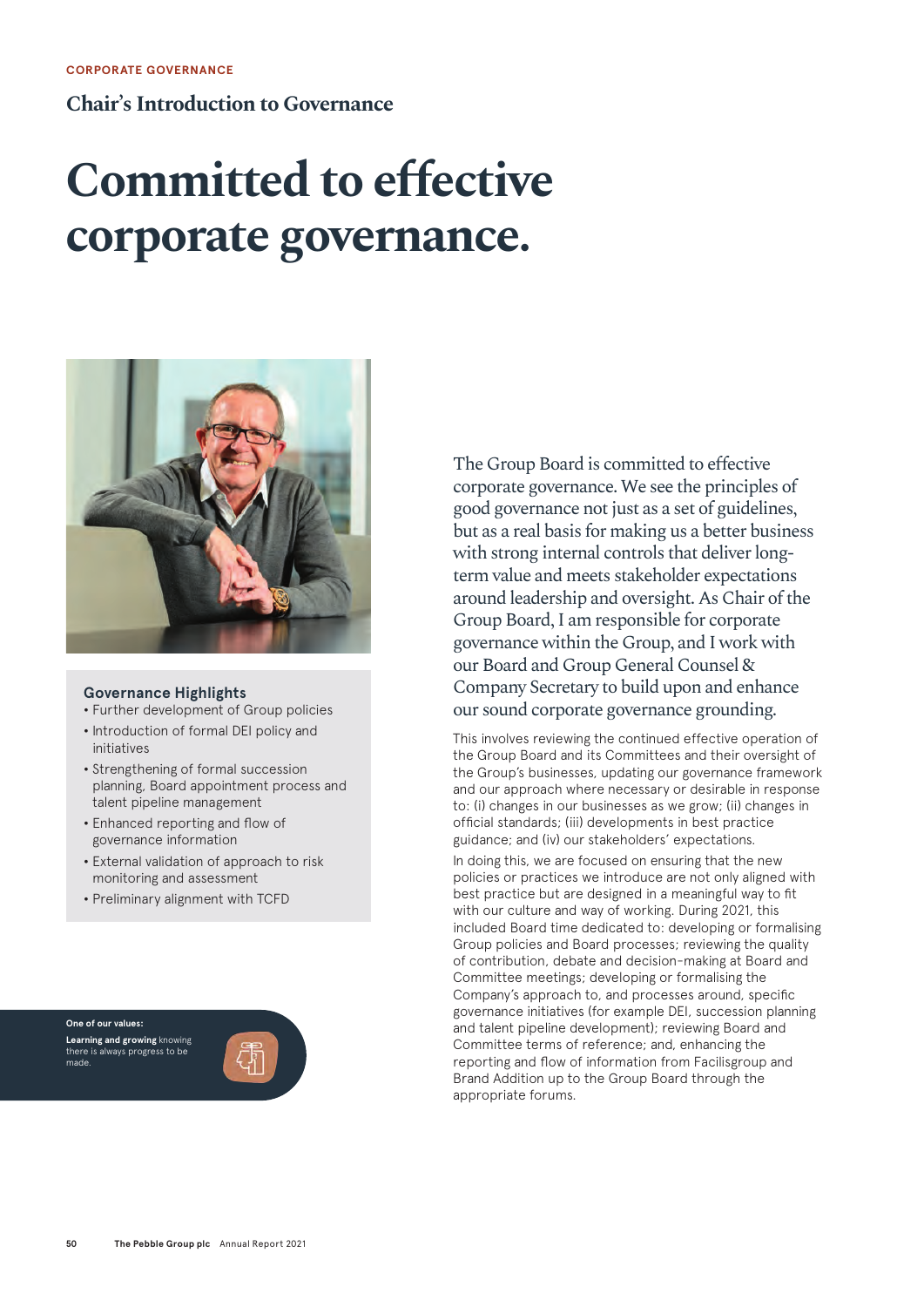**One of our values:**



Our Group Board members have extensive experience and are professionally active in roles other than at The Pebble Group. They are provided with a monthly '*Boardroom Briefing*' covering a range of corporate governance issues, such as: reports on corporate culture; recent cases on directors and their responsibilities; and updates on executive remuneration, ESG or climate related issues and disclosure requirements. The Group Board is also given the opportunity to keep in touch with relevant developments through appropriate seminars and formal external training courses to ensure the continued development of knowledge, skill and capability. Fostering a culture of continuous improvement is important to me and I will lead in personal development though my own participation in training and continued professional development.

In the year, the Group formalised and published its values, included in which is our corporate governance strategy centred around ensuring that our operations are conducted with integrity, transparency and fairness.

We are proud of the work we have done to enhance our governance and risk management processes and our commitment to continuing to evolve these brings excitement for our future. You can find more about our values on the inside front cover.

As a Board we aim to lead by example, be authentic, embrace our values and create an open and honest environment, because we believe this establishes and evolves effective risk management and effective decisionmaking at all levels of our organisation. The Group Board sees this as a key differentiator and has observed how this serves to build trust with our clients and suppliers and allows us to retain high-performing staff.

In adhering to these principles, the Company has applied the *Corporate Governance Code for Small and Mid-Size Quoted Companies 2018* published by the Quoted Companies Alliance (the '**QCA Code**') and I believe that we are in full compliance with this, which serves to mitigate and minimise risk and add value to our businesses.

This section of the Annual Report and Accounts outlines how we have applied the principles of the QCA code during the year and we take the opportunity to share with you the many initiatives and activities that took place during 2021 to ensure a strong and open dialogue with our shareholders, particularly around how the Company is performing, to ensure that the Group Board remains a well-functioning and balanced team, and to enhance our governance structures to ensure that they remain fit for purpose and support good decision-making by the Group Board and its Committees.

We will continue to review and update our governance framework and our approach as the Company continues to grow and will update the Corporate Governance statement in the AIM rule 26 section of the Company's website. Additional information is contained in our Section 172(1) statement on pages 22-25.

**Richard Law** Chair **22 March 2022**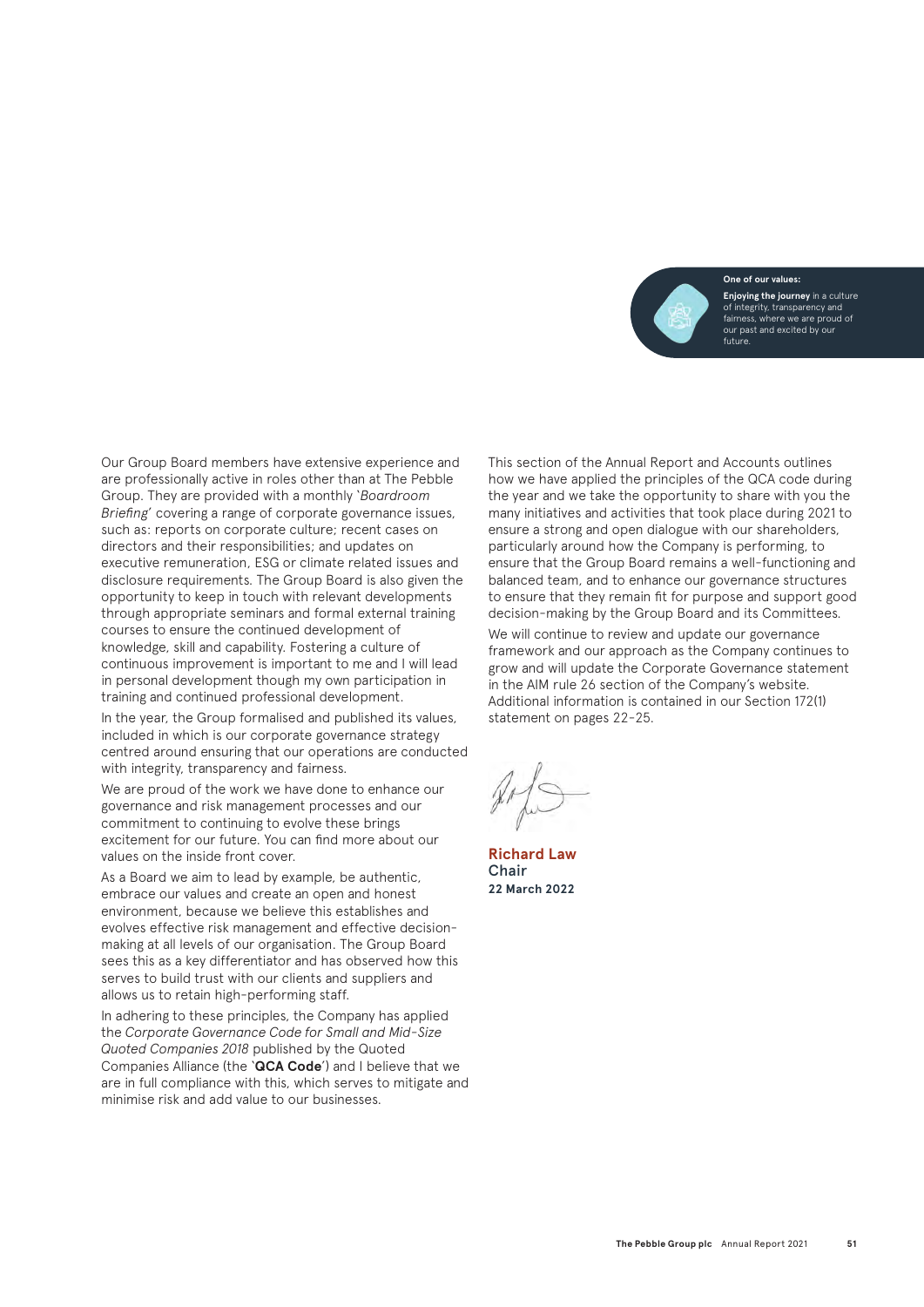# **Delivering long-term growth.**

The Directors believe that the QCA Code which sets out best practice corporate governance arrangements for small and mid-sized quoted companies, particularly those on AIM, remains most appropriate for the Company.

This section of the Annual Report and Accounts outlines how we have applied the ten principles of the QCA Code during the year.

#### **Principle 1:**

**Establish a strategy and business model which promotes long-term value for shareholders.**



#### **Commentary**

The Group Board has a clear strategy for delivering longterm shareholder value. The Chair and CEO work closely to ensure the message and direction is strong and understood. The Group Board held its annual strategy event over two days in October 2021 to discuss its ongoing vision for the Group, its direction and strategic priorities. The output focussed on:

- **•** driving increased scale;
- **•** our people and team structures;
- **•** accelerating our long-term growth aspirations.

### **Cross-reference**

The Company's business model and strategy are detailed in the following sections of this Report:

• at a glance on page 4 • the Chair's report on page 12

• the CEO's review on page 14

• throughout the Strategic Report on pages 2-49

• strategy in action on page 1

#### **Principle 2:**

**Seek to understand and meet shareholder needs and expectations.**



The Executive Directors have primary responsibility for contact with shareholders and enjoy maintaining an active and frequent dialogue. They provide regular Group Board updates on shareholder meetings and provide the Non-executive Directors with all reports and feedback issued by analysts to support their understanding of the view of the Group by the investment community.

The Directors met with shareholders during the year as part of a planned programme of investor relations and when requested made themselves available for meetings. Shareholder engagement sessions in 2021 were well attended and received positively.

The Group Executive Committee discusses shareholder needs and expectations in the context of upcoming market announcements and other touchpoints at every monthly meeting and reviews investor feedback received following each of those touchpoints.

The 2022 AGM will repeat the arrangements established in 2021 to ensure maximum opportunity for shareholder engagement in that forum by enabling shareholders to view the meeting via a live webcast and participate via live Q&A functionality. With the future needs and expectations of our shareholders in mind, the Company amended its Articles of Association in 2021 to permit 'hybrid' general meetings.

Should you wish to request a meeting or submit a question, please contact investors@thepebblegroup.com.

How we engage with shareholders is detailed in the Stakeholder Engagement section on page 21.

Investor presentations can be found on the Company's website.

Information on 'hybrid' meeting provisions in the Articles of Association can be found on the Company's website.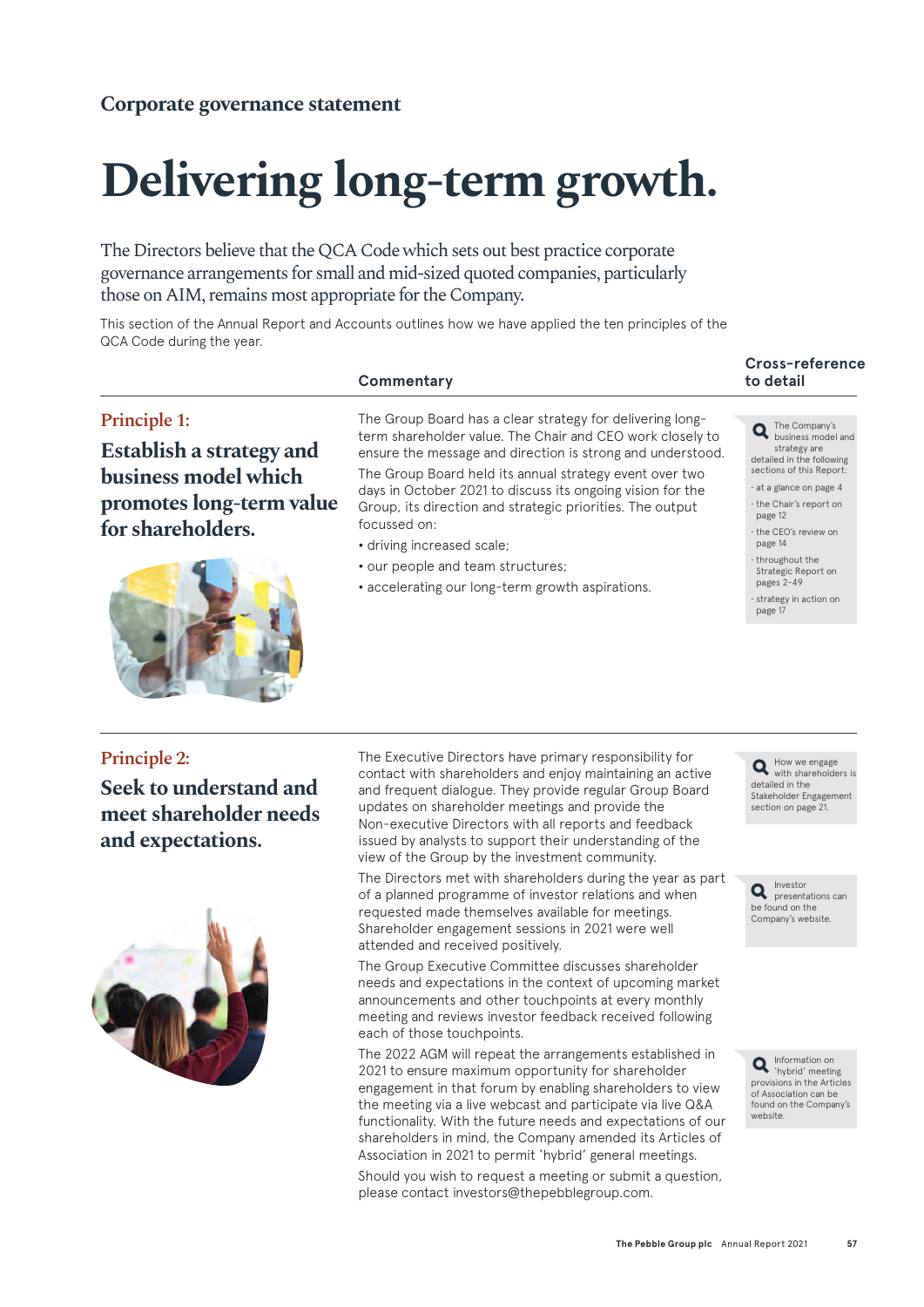#### **Corporate governance statement**

#### **Principle 3:**

**Take into account wider stakeholder and social responsibilities and their implications for long-term success.**

Our values identify the importance of all our stakeholders and our commitment to social responsibilities, demonstrating how integral these matters are to the Group's culture.

The Group works consistently to strengthen the relationships it has with all of its stakeholders.



Information on how our business model identifies key resources and relationships is contained on page 6.

How the Company obtains stakeholder feedback and the output of that is in the Stakeholder Engagement section on pages 18-21.

Approach to wider stakeholder and social responsibilities is set out in our Section 172(1) statement on pages 22 - 25.



#### **Principle 4:**

**Embed effective risk management, considering both opportunities and threats, throughout the organisation.**

The Group Board uses a considered approach to risk management and acknowledges the need to accept a certain level of strategic risk to achieve capital growth for shareholders.

Risk management is embedded from the Group Board to the Audit Committee, to the Group Executive Committee, to the Operating Boards. There is an effective process for identifying, assessing and managing risks in this framework. The Audit Committee provides the assurance that the risk management and related control systems in place are effective.

The risk management framework is explained, together with details of the key risks and opportunities facing the Group and related mitigating actions to manage these risks, on pages 45-49.

The Audit Committee report on page 67 explains how it oversees the effectiveness and integrity of the internal control systems.

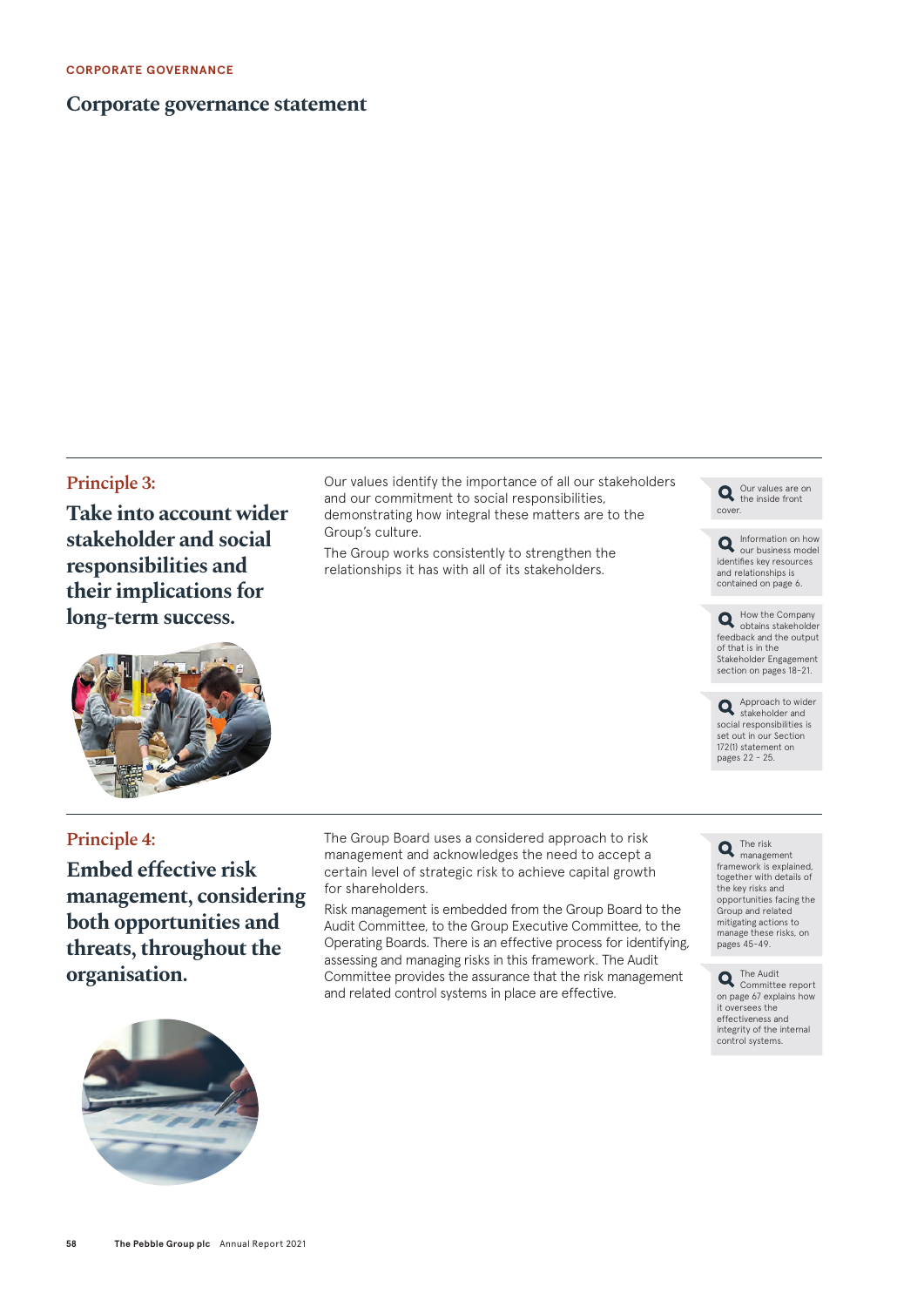#### **Principle 5:**

**Maintain the Board as a well-functioning, balanced team led by the Chair.**



The Group Board has strong independent representation, a good balance between the Executive and the Non-executive Directors and a good gender balance.

Executive Directors dedicate a full-time commitment to the Company. Non-executive Directors provided a strong time commitment in 2021, allocating sufficient time to effectively discharge their responsibilities. This included the preparation for, attendance at, and dealing with actions arising from all Group Board and Committee meetings, which had full attendance.

The Chair and Company Secretary keep Group Board processes under review to develop and formalise, including conducting detailed annual planning and agenda setting. This results in the Group Board and its Committees receiving high quality, accurate and timely information on a regular basis.

The Company is satisfied that the current Group Board is sufficiently resourced to discharge its governance obligations on behalf of all stakeholders and will consider the requirement for additional Non-executive Directors as the Company fulfils its growth objectives.

The 2021 Annual Group Board Effectiveness review highlighted the role of the Chair, the relationship between the Chair and CEO, the effective functioning of the Group Board and its strengths as a balanced team as particular strong points.

Group Board structure and composition details are on page 52.

Detailed information on Group Board and Committee meeting frequency and attendance can be found in the Group Board of Directors section on pages 64-65.

Information on how the Nomination Committee actively reviewed Group Board structure, size and composition in 2021, is on pages 54-55.

Details of the Nomination Committee update to its Group Board effectiveness review criteria in 2021 (to ensure it remained fit-forpurpose) is on pages 54-55.

For full details of the Annual Group Board Effectiveness review 2021 results, see Principle 7 below.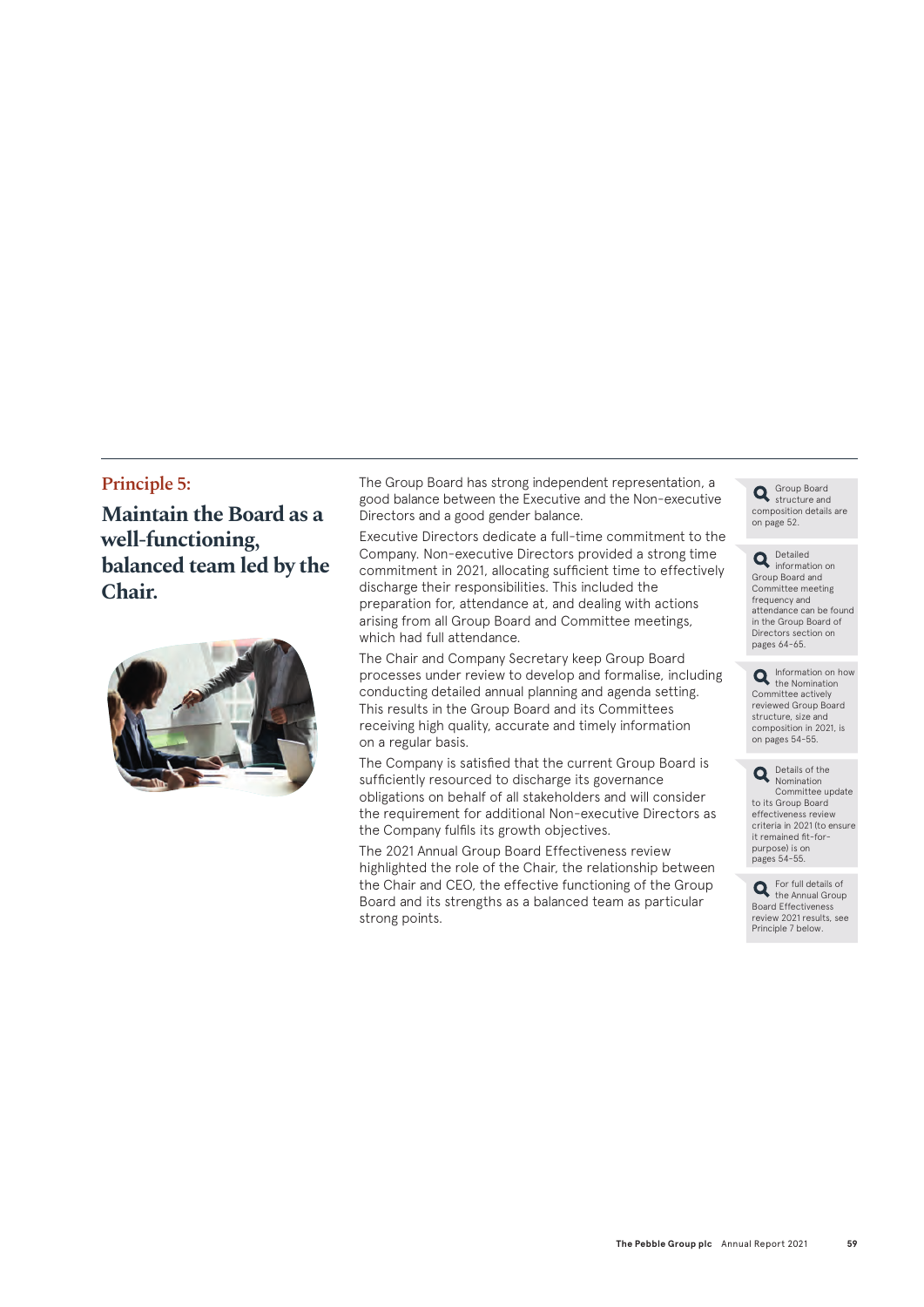#### **Corporate governance statement**

#### **Principle 6:**

**Ensure that between them the Directors have the necessary up-to-date experience, skills and capabilities.**



All Directors are professionally active. Each has demonstrated that they possess the appropriate skills, capabilities and experience for the roles they perform at the Company, including as members of the Group Board and its Committees. Group Board experience is extensive and varied, and the mix of personal qualities (including gender balance) contributes to the Group Board's ability as a whole to deliver the Company's strategic objectives.

The 2021 Group Board effectiveness review assessed the performance of the individual Directors and found no issues. Further, all Directors were re-elected at the 2021 AGM. It is the Company's intention to continue to subject all Directors to re-election annually.

A Director performance evaluation by the Nomination Committee in Q1 22 concluded that each Director continued to make an effective and valuable contribution to the Group Board, and that each Director demonstrated a strong commitment to their role and to the long-term success of the Company.

The Company Secretary acts as adviser to the Chair and the Group Board, with responsibility for ensuring effective Group Board processes are followed. Monthly '*Boardroom Briefings*' are circulated to update Directors on topical issues, such as: corporate culture; Directors and their responsibilities; executive remuneration, ESG or climate related issues and disclosure requirements.

The Company's external auditor, PwC, provides regulatory updates and briefings to the Group Board three times per year on relevant corporate reporting developments or similar '*hot topics*' for the year under review.

The Company's NOMAD provides annual Group Board training and a briefing pack on the AIM Rules, Market Abuse Regulation, managing price sensitive information and other regulatory updates.

The Group Board is given the opportunity to keep in touch with relevant developments through appropriate seminars and formal external training courses facilitated by the Company Secretary to ensure continued development of knowledge, skill and capability.

Fostering a culture of continuous improvement is important to the Chair, who will lead in personal development by participating in training and continued professional development.

The Group Board and Committees have access to professional advisors at the Company's expense, if necessary.

Director's skills and experience are detailed on pages 64 and 65 and also on the Company's website.

For full details of the results of the 2021 Annual Group Board Effectiveness review, see Principle 7 below.

For full details of the Director performance evaluation conducted by the Nomination Committee in Q1 22, see pages 54-55.

The use of  $\bullet$  The use of professional adviser services has been set out in the reports of each of the Group Board's Committees contained in this Report, where applicable.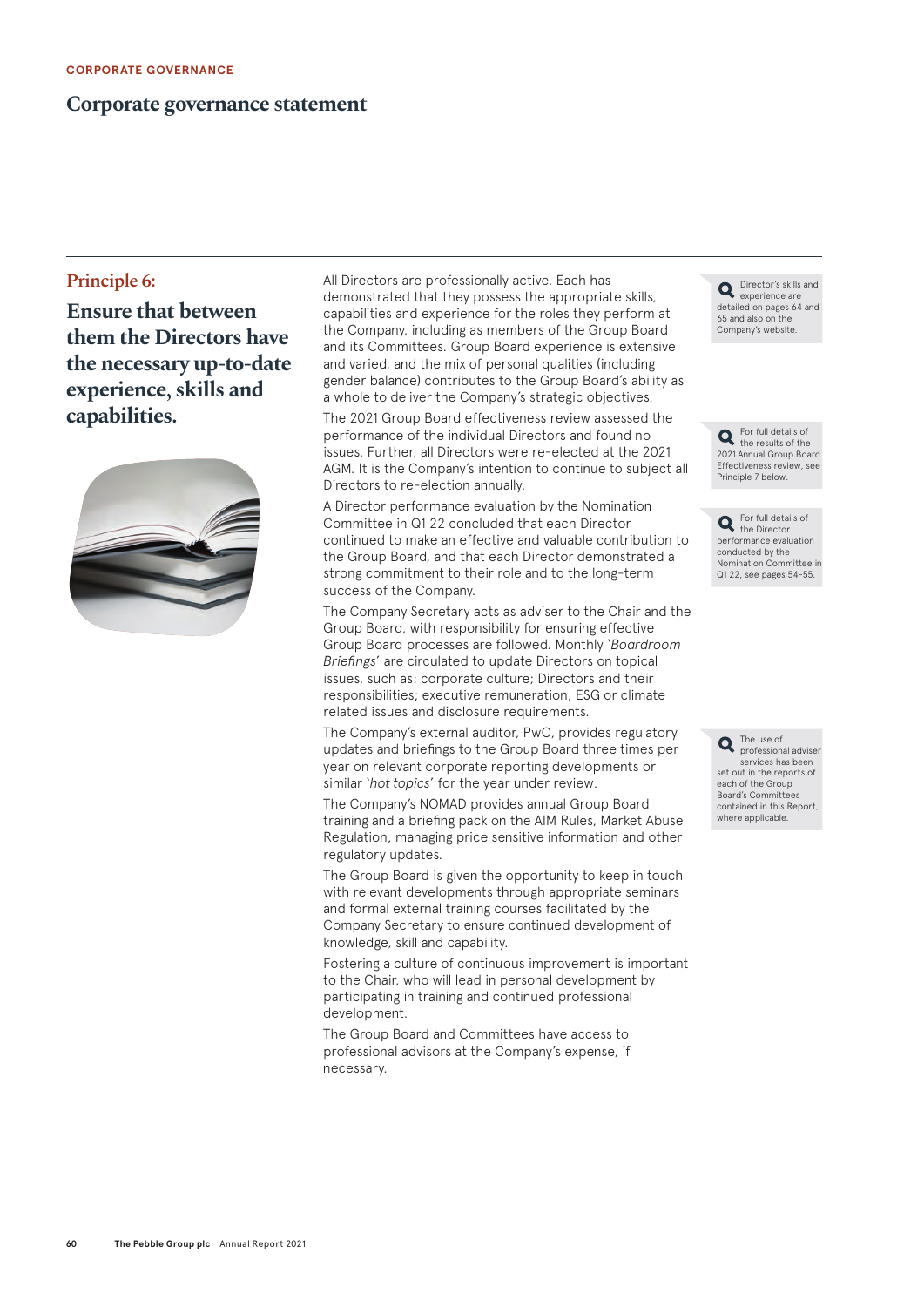#### **Principle 7:**

**Evaluate Board performance based on clear and relevant objectives, seeking continuous improvement.**

The Group Board, led by the Chair, fosters a culture of continuous improvement to maximise the effectiveness of board practices. It performs an annual formal assessment of the effectiveness of the Group Board and its performance as a unit as well as that of its Committees and the individual Directors.

The process is conducted internally by the Group Board and not on an anonymous basis, to reflect the open culture and nature of the Group Board:

- **•** The Chair of the Group Board is responsible for and leads the process with assistance from the Company Secretary to ensure that all Directors are actively engaged.
- **•** Completion of a written questionnaire by all Directors, covers '*Composition and Process*' and '*Behaviours and Activities*'.
- **•** A written report from the Chair on the results is tabled for full Board discussion.
- **•** Directors' evaluation of the results is facilitated by the Company Secretary.
- **•** Actions are included and followed-up as part of standard Group Board process.

The Nomination Committee reviews the Group Board effectiveness process annually to enhance and improve the exercise. The process followed in 2021 was as per the above, which was considered to remain fit-for-purpose given the size, nature and complexity of the Group Board and its Committees, current stability of composition and governance maturity. However, the questionnaire was enhanced to reflect the QCA's list of characteristics of an '*effective board*'.

Details of the Nomination Committee update to its Group Board effectiveness review criteria in 2021 (to ensure it remained fit-for-purpose) is on page 54.

Detailed information on how the Nomination Committee actively reviewed Group Board structure, size and composition in 2021 can be found on page 55.

#### **Results and recommendations of November 2021 Review**

Particular strengths highlighted:

- **•** tone from the top, the role of the Chair and strong positive relationship with CEO
- **•** Group Board independence, knowledge and experience, attendance and active contribution at meetings, Group Board operation as a team in an accountable, open and transparent environment and time commitment of Non-executive **Directors**
- **•** Group Board access to, and good use of, appropriate data to monitor the Company's performance
- **•** Group Board creation of a performance culture that drives value creation without excessive risk exposure
- **•** DEI policy
- **•** crisis response capabilities and crisis management plans
- Recommendations:
- **•** Group Board to consider attendance of the Chair at a selection of investor meetings for shareholder availability and visibility
- **•** CEO to explore enhanced ESG resource within our operations to shape ESG priorities and further develop ESG strategy in preparation for possible future formal evaluation of ESG/Sustainability governance as part of the evolving Group Board Effectiveness review process

#### **Progress against previous recommendations**

The Group Board has addressed the areas for development identified in the first performance review as outlined in the Company's 2020 Annual Report and Accounts. In particular:

**•** The Nomination Committee has introduced a process to consider Group Board requirements over the next five years vs. current using a director skills matrix as a tool to assist in planning for future Group Board needs in the context of the Company's likely expansion.

Detailed information on how the Nomination Committee has introduced a formal approach to succession planning is set out on page 54.

- **•** The Nomination Committee has introduced a formal approach to succession planning and established a process for ensuring that succession plans are in place for orderly succession to both the Group Board and senior management positions.
- **•** There is formal annual focus and oversight on crisis management and disaster recovery at Group Board level, particularly in the areas of IT and cyber security and data security risks due to detailed board planning by the Chair and Company Secretary. Divisional leads of Facilisgroup and Brand Addition and IT senior management presented to the Group Board in September 2021 on disaster recovery and business continuity plans. As a result, crisis response capabilities and crisis management plans were highlighted as a particular strength in the 2021 Group Board effectiveness review.
- **•** The Remuneration Committee takes into account periodic external comparisons to examine current market trends and practices at equivalent roles in similar companies. The Remuneration Committee also appoints external consultants where appropriate, to provide advice. During Q4 21 such a periodic review took place.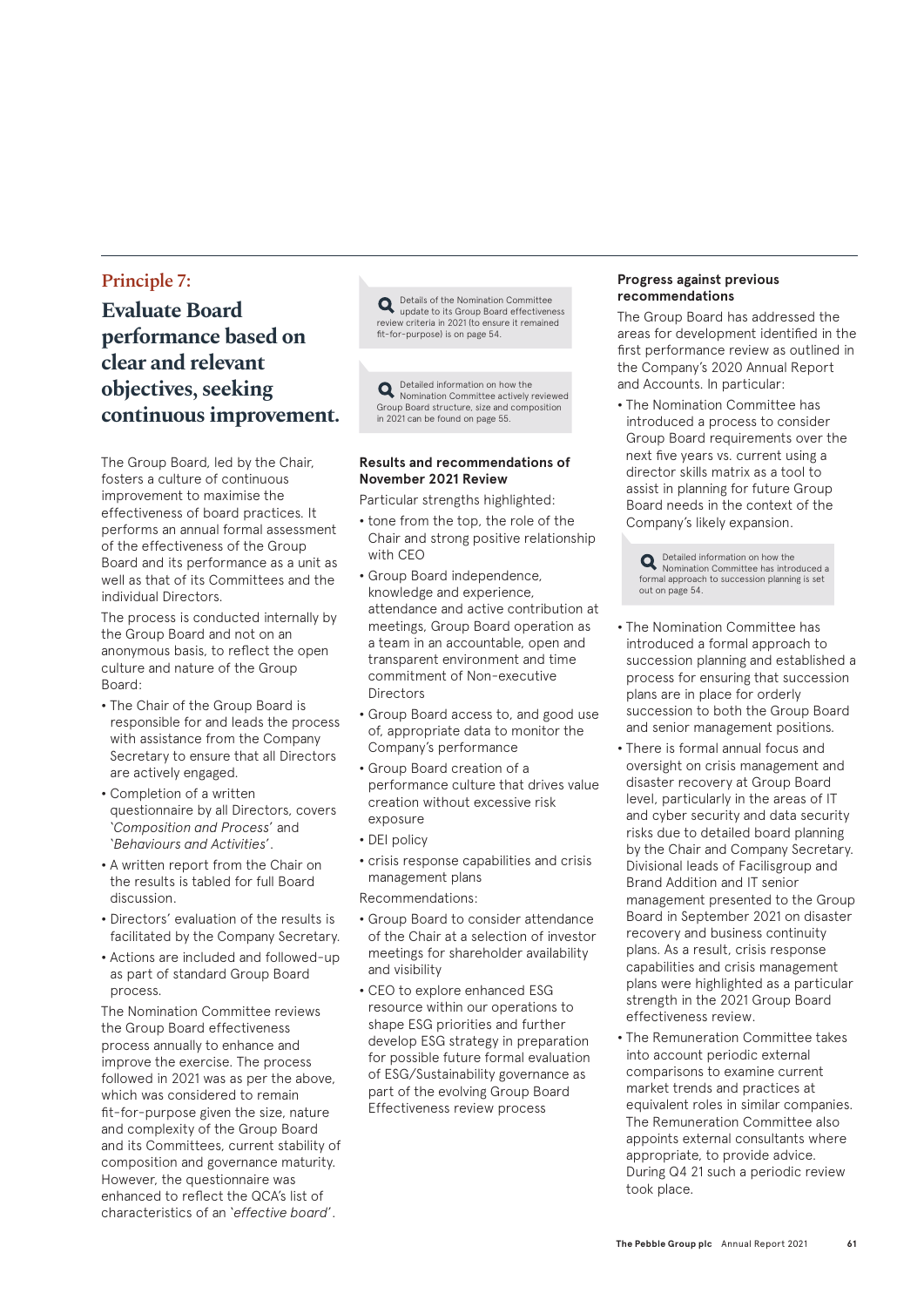#### **Corporate governance statement**

#### **Principle 8:**

#### **Promote a corporate culture that is based on ethical values and behaviours.**

During 2021, the Group formally adopted its values. They shape our culture, define who we are, what we do and how we act. We believe they demonstrate our commitment to ethical behaviour.



The Group Board monitors and promotes an ethical corporate culture by having documented key governance policies in place which are reviewed and re-approved annually to ensure that they remain up to date and continue to reflect best practice. It is extremely important to the Group Board that policies or practices not only align with best practice but are designed in a meaningful way and fit with our culture and way of working.

Our assessment of our principle risks and uncertainties reflects our ethical culture and balanced risk appetite. For details, please see pages 45-49.

The policies assist in embedding a culture of ethical behaviour for all employees. In addition, we seek to work with agents, contractors, business partners and other third parties who work with us or on our behalf, who share our zero-tolerance approach to certain activities e.g., bribery and corruption, and we expect them to behave consistently with the provisions of certain of our policies.



Information on monitoring compliance with certain policies can be found in the Audit Committee Report on pages 67-70.

The Group Board also monitors the state of culture and employee satisfaction at present by including minutes of the Brand Addition employee forum for noting at each Group Board meeting.

The CEO in conjunction with the Company Secretary or the Group Senior ESG Officer is responsible for reviewing the suitability, adequacy and effectiveness of the policies and for making improvements as appropriate. The HR Department in each business is responsible for ensuring the implementation and communication of policies and ensuring that any Group policies are reflected in Brand Addition's and Facilisgroup's respective equivalent local policies.

Any non-compliance with policies is reported by the Divisional Lead of Facilisgroup and Brand Addition via the Group Executive Committee to the relevant Group Board Committee and ultimately the Group Board for monitoring on an ongoing basis.

In October 2021, the Company published its first ESG report in which it set out its ESG strategy and the framework which underpins its approach to ESG.

During 2021, the Group has also been focusing on the development and enhancement of its governance polices and processes and will continue with its development, then implementation of the same in 2022.



For details on the upcoming policies under development for introduction in 2022, please see page 55.